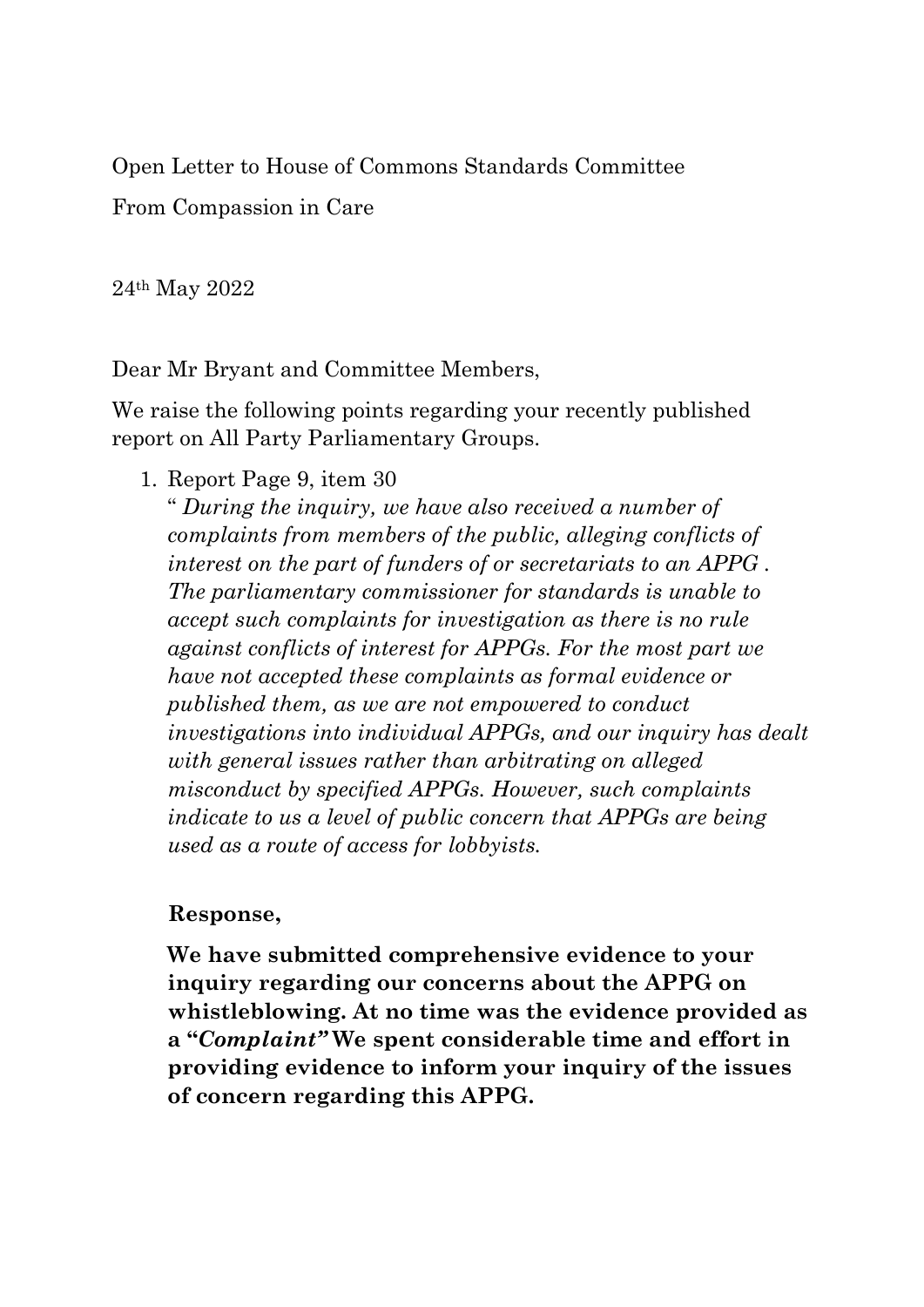**The response to our evidence and indeed to all evidence provided by the public;**

**. You discuss concerns from the public in a private session** 

**. Omit all concerns raised by the public from the record.**

**. Incorrectly label all concerns from the public as "***Complaints"* **rather than valid evidence relating to the APPG system and how it can be abused.**

**. Go to considerable lengths to justify why such valid concerns are not against the rules and therefore justify why they cannot be acted on, rather than treat this evidence as good reason to change the rules.**

Page 11 of your report, item 37

"*Lobbying is an important part of a healthy democracy. It is crucial that the interests of different sectors, organisations, and communities can be brought to the attention of members and Ministers. All party parliamentary groups provide a significant benefit to the house by providing a forum where matters of policy can be discussed and a vehicle for making representations to ministers and the wider house"* 

## **Response,**

**I must point out that the above statement should apply as equally to the public standards committee as it does to APPGs.** 

**There is certainly no level playing field at all when it comes to providing evidence to any sector of the house.**

**Members of the public are referred to their individual MPs even on issues of national importance. Example we have written to the corruption Tsar John Penrose and not even had the courtesy of a response. Dr Minh Alexander has also written and been told by John Penrose he cannot help as it's a matter for her MP.**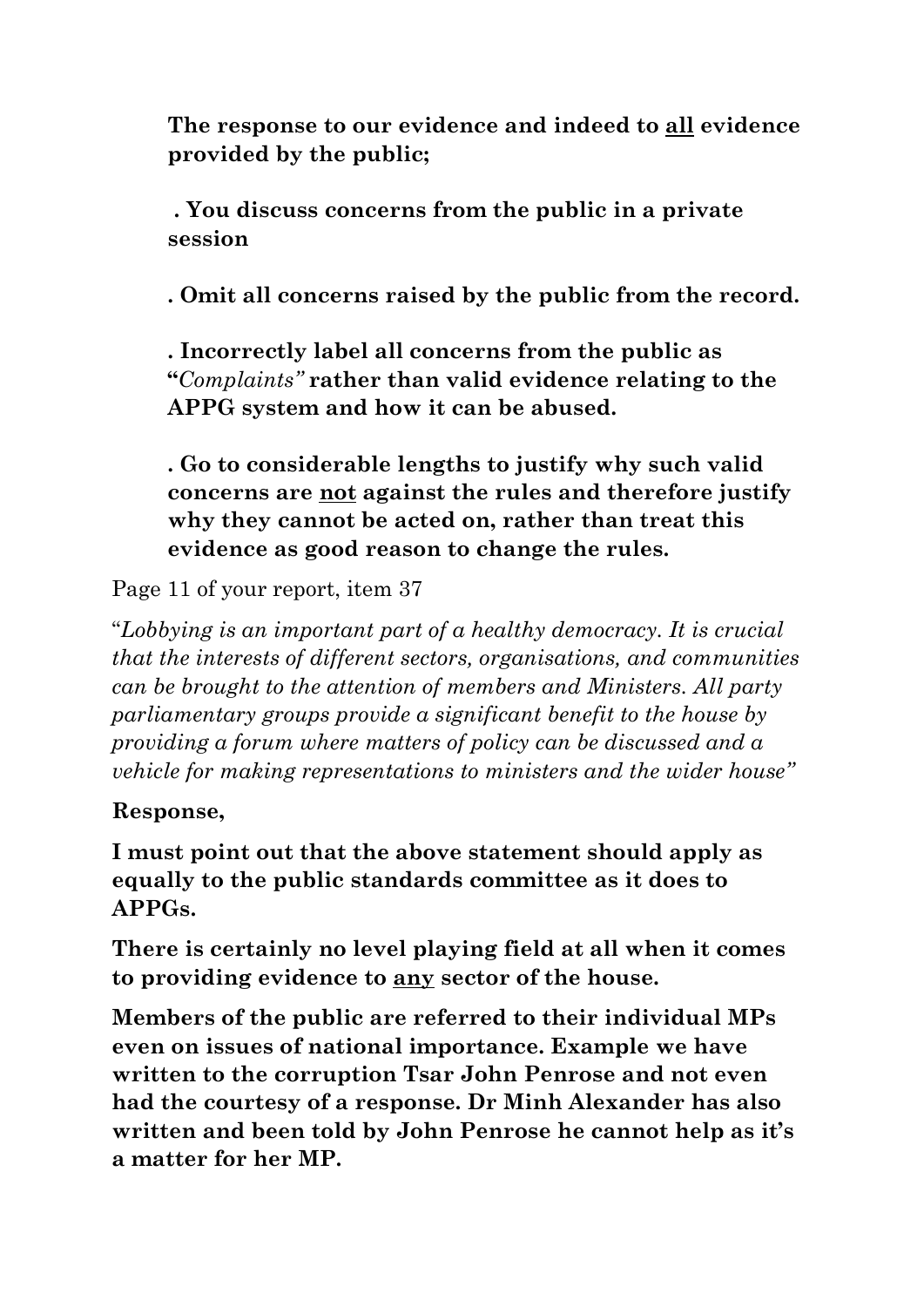**It certainly is the experience of many campaigners and ordinary members of the public, that access to our parliament and influence of the law of the UK is something that only the highest bidder can influence. We can well understand why such a view is held.**

**Not only was this charity blocked in accessing MPs and this APPG, but we endured the following for even attempting to join the debate,**

**Halford Hall, the secretariate among (other titles) of the APPG on Whistleblowing, who is a parliamentary pass holder, targeted this charity, its trustees, and volunteers, with a targeted and sustained string of completely malicious, covert allegations and harassment.**

**Such attacks at any time would be reprehensible but in the middle of a pandemic, whilst our national helpline was taking a 60% increase in calls from Whistleblowers, such attacks nearly brought this charity to its knees, which was the intent.**

**All members of The APPG on whistleblowing were aware of their secretariates actions early on and failed to stop the attacks.** 

**This charity was not just denied a level playing field, it was attacked for raising valid, fully evidenced concerns on behalf of its beneficiaries. The motive for the attacks? Valid dissent and challenge must be silenced. Tactics that make country's like north Korea look democratic by comparison.** 

**None of the above could remotely be described as concerns about** *"conflicts of Interest"* 

**We could say much more, but we have already given considerable evidence to your committee.**

**We like many are of the view that parliament is there to represent the highest bidder not the people of this country.**

**Your handling of our evidenced concerns and indeed all concerns raised by the public has been a loss of trust in a situation where there was little trust in the first place.**